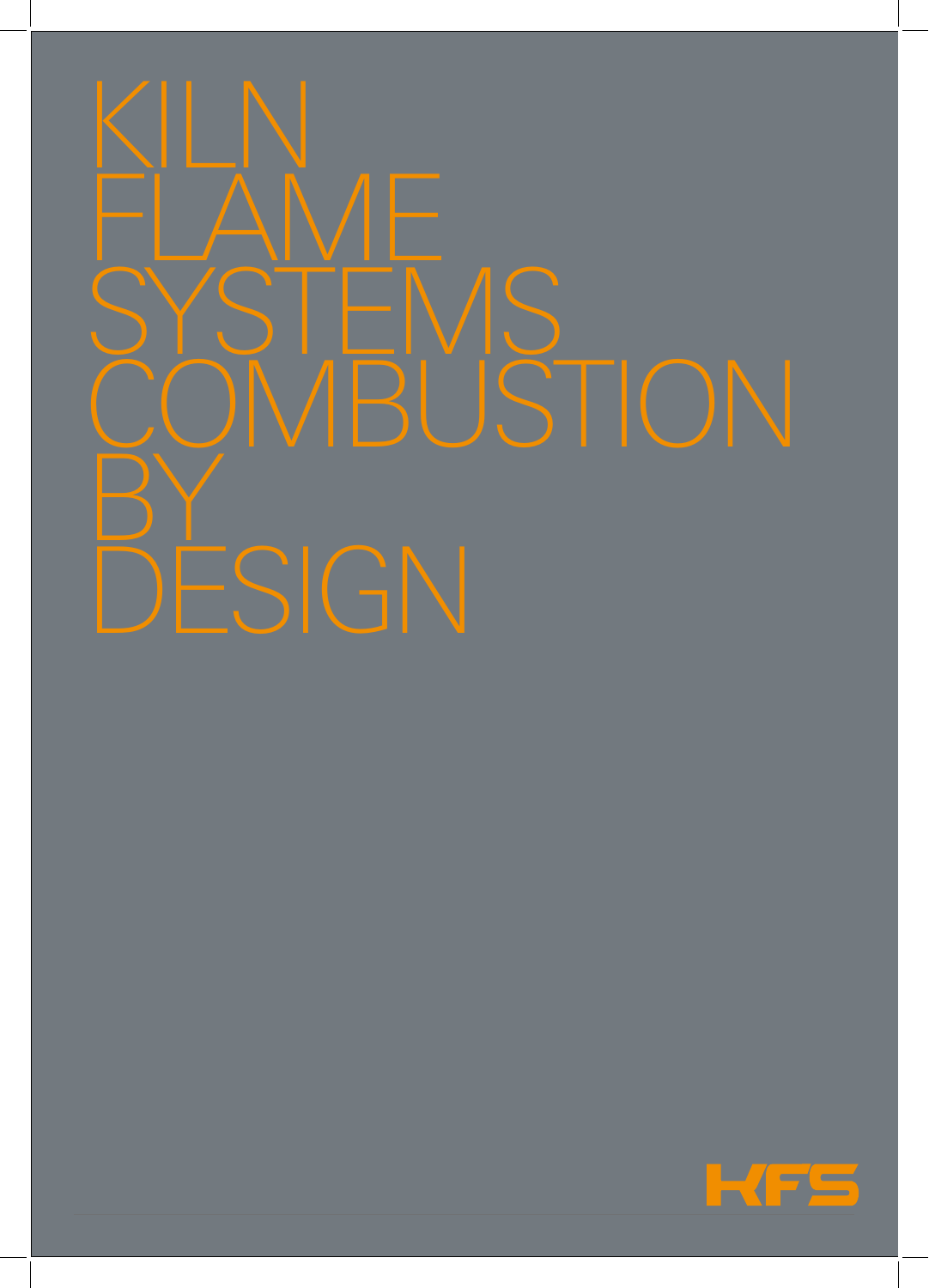### KILN FLAME **SYSTEMS** THE COMPANY

Kiln Flame Systems Ltd (KFS) was established nearly a decade ago by an experienced and enthusiastic team with over 100 years of collective experience and a proven track record in combustion system design. Today, KFS continues to actively pursue the most cost-effective solution to combustion issues through validated technology supported by flexible commercial arrangements. This is demonstrated by the expansion of our in-house CFD modelling and 3D design capability, and its direct impact on the KFS delivery process and future product development. More than ever this provides KFS customers with an outstanding opportunity to improve their plant operations.

In line with the changing requirements and regulations governing our stewardship of the environment, KFS is also committed to improving customer plant operations through the application of combustion technology that operates within specific national and regional emissions requirements. This can include modification of existing burners or installation of new equipment, both enhanced and improved through continuous development of technology. With the aid of new modelling techniques we will meet environmental needs through emissions reductions or introduction of alternative fuels.

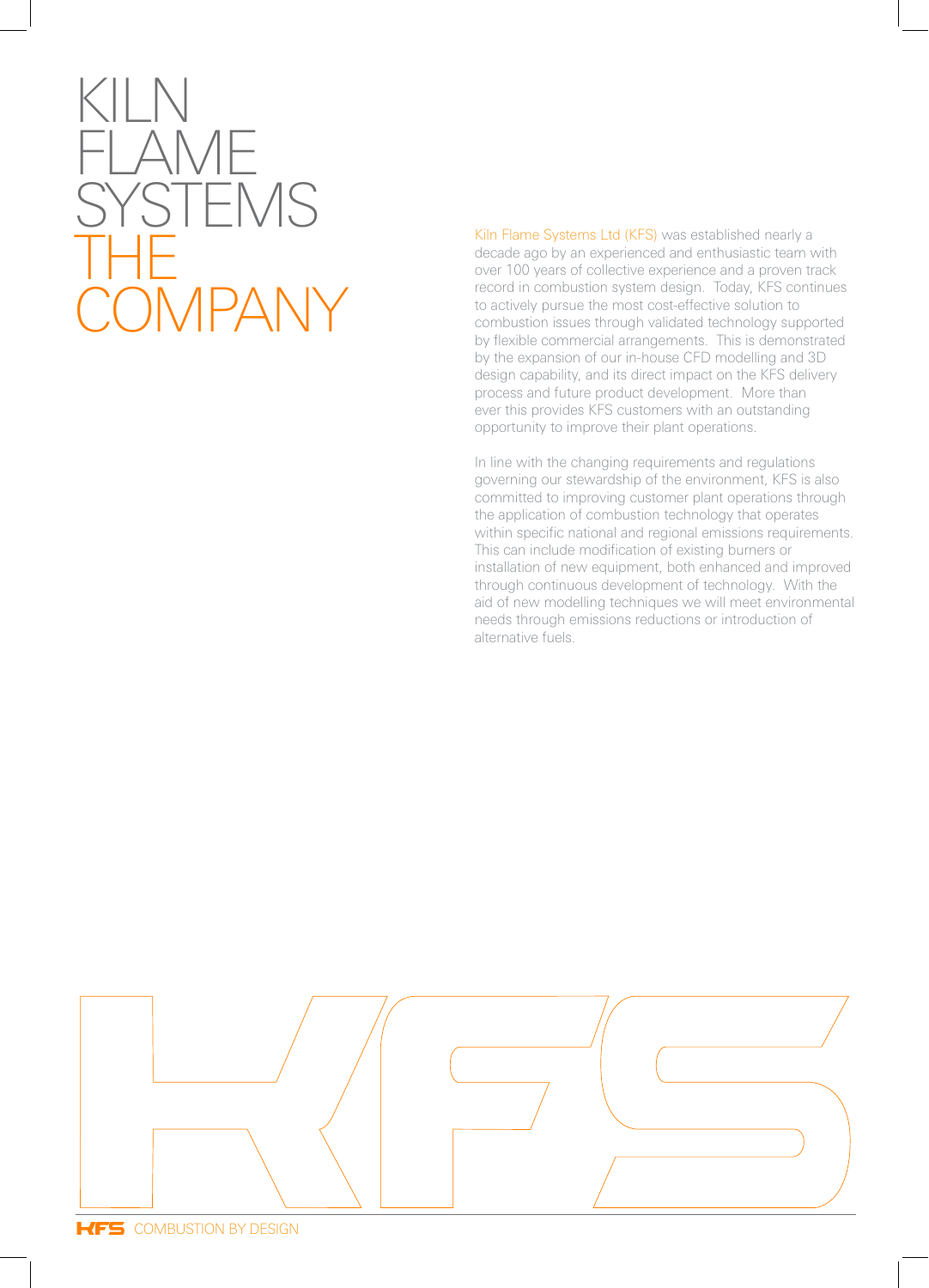

#### "To give commercial advantages to our customers."

- reduce production costs<br>• lower fuel consumption
- 
- lower fuel consumption improve product quality operate with lower cost fuels reduce emissions
- 

#### long-term improved performance

- robust designs and long service life<br>• greater process up time<br>• reduced refractory damage<br>• reduced formation of rings or build-up<br>• increased process stability
- 
- 
- 
- 

- active support when you need it<br>
high quality technical response
- 
- 
- frequent monitoring after start-up<br>• regular on-going contact with operations<br>• rapid provision of high quality spare parts

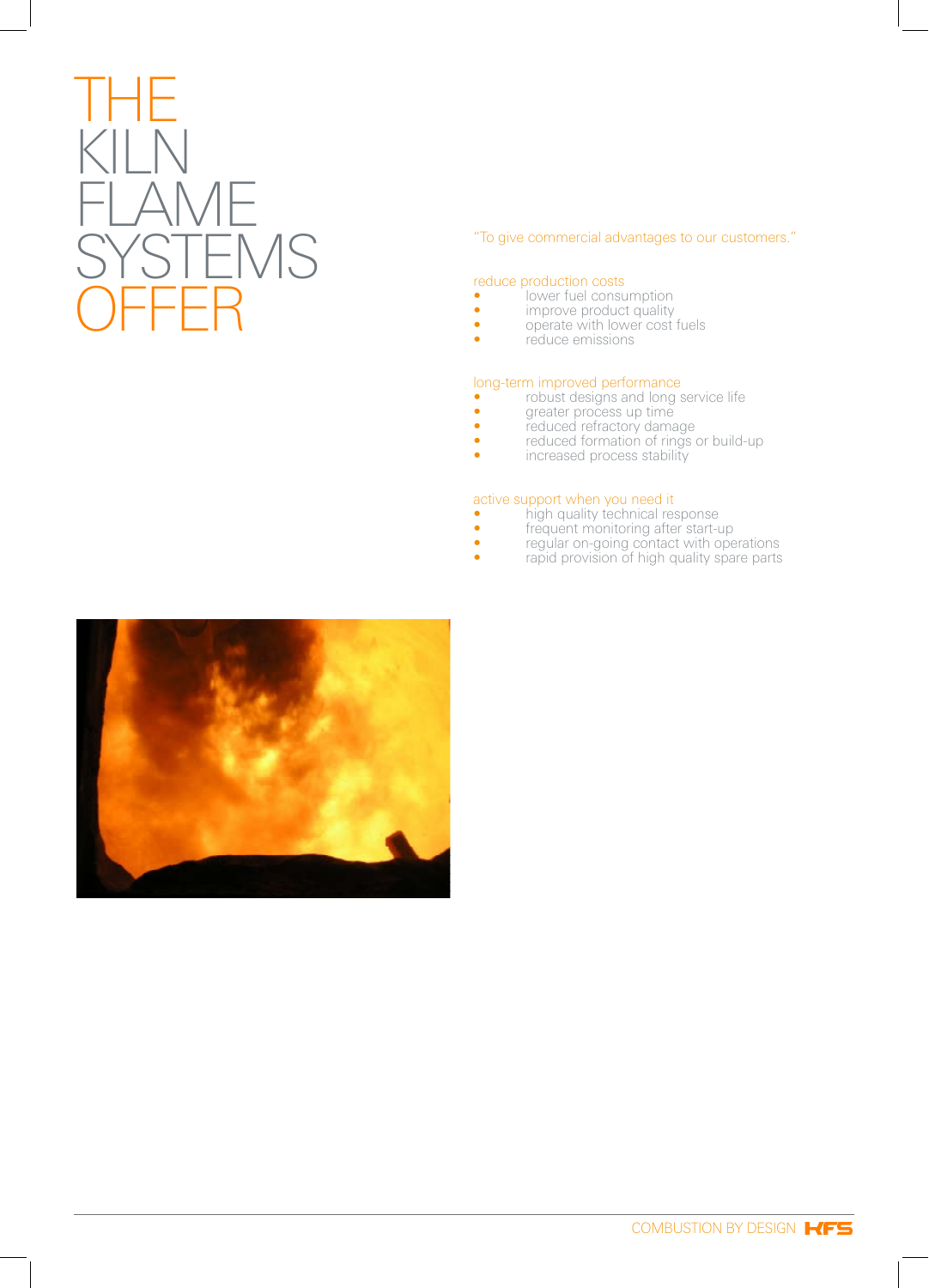## KILN  $\Delta$ SYSTEMS REFERENCES





#### Industries:

lime – Algoma, Carmeuse, Graymont, Hanson, Aggregates, Idwala, Linwood Mining, Mississippi Lime, O-N Minerals, PPC Lime, Rockwell Lime, Southern Lime, Steetley Dolomite, US Lime & Minerals

pulp and paper – AbitibiBowater, Alabama River Pulp, Boise Cascade, Burgo Ardenne, CanFor, Celgar, DomTar, Georgia-Pacific, Iggesund, Inland Paperboard, International Paper, Longview Fibre, Metsä-Botnia, Mondi, M-real, NewPage, Papeteries de Gascogne, Portucel, Potlatch, Pope & Talbot, Rayonier, Red Shield, Rock-Tenn, Smurfit-Stone, Thilmany Paper, Weyerhaeuser

alumina – Alcoa, Windalco, Alcan

cement - Australian Cement, Essroc, Lagan Cement, Považská CementáreĐ, Siam City Cement, West Africa Cement

metal reduction – Fer Min Ore, Huntsman Trioxide, Queensland Nickel, Rotem

petrochemical – Conoco Phillips

#### Regions:

North America – Canada, US

Europe – Belgium, Czech Republic, Estonia, Finland, France, Israel, Portugal, Republic of Ireland, Slovakia, Spain, Sweden, UK

Africa – South Africa, West Africa

Caribbean and South America – Brazil, Jamaica, Suriname

Asia and Australasia – Thailand, Australia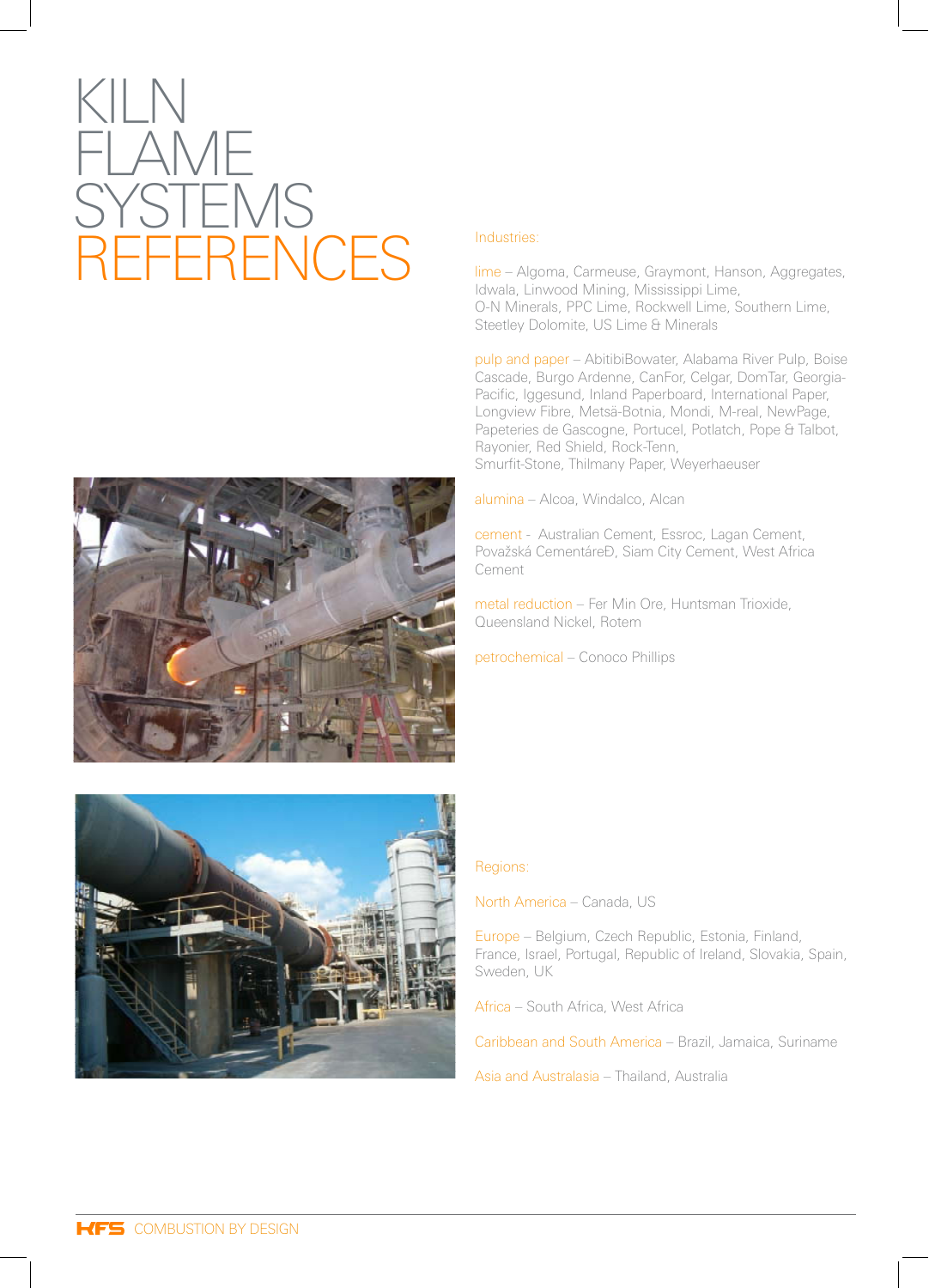### KILN FLAME SYSTEMS PRODUCTS AND SERVICES



OPTIMIX kiln burners – a range of rotary kiln burners, available for all fuel types with bespoke design for each individual kiln and process

DFN kiln burners and nozzles – specific technology for solid fuels via direct-fired systems and their variants, can include warm-up burners and alternative fuels

site surveys – combustion evaluations and process audits, equipment and systems assessment

world leading combustion modelling – aerodynamic and combustion modelling, using physical, mathematical and computational fluid dynamic (CFD) techniques

fuel delivery systems – gas and liquid valve trains, solid fuels conveying and delivery systems

ancillary equipment – primary air systems, ignitors and pilots, kiln burner supports and carriages

safety systems – operational safety systems including flame scanners and burner management systems

engineering – detailed engineering of combustion systems

feasibility studies – for process, equipment and fuel changes

spare parts and service – for all supplied systems and equipment

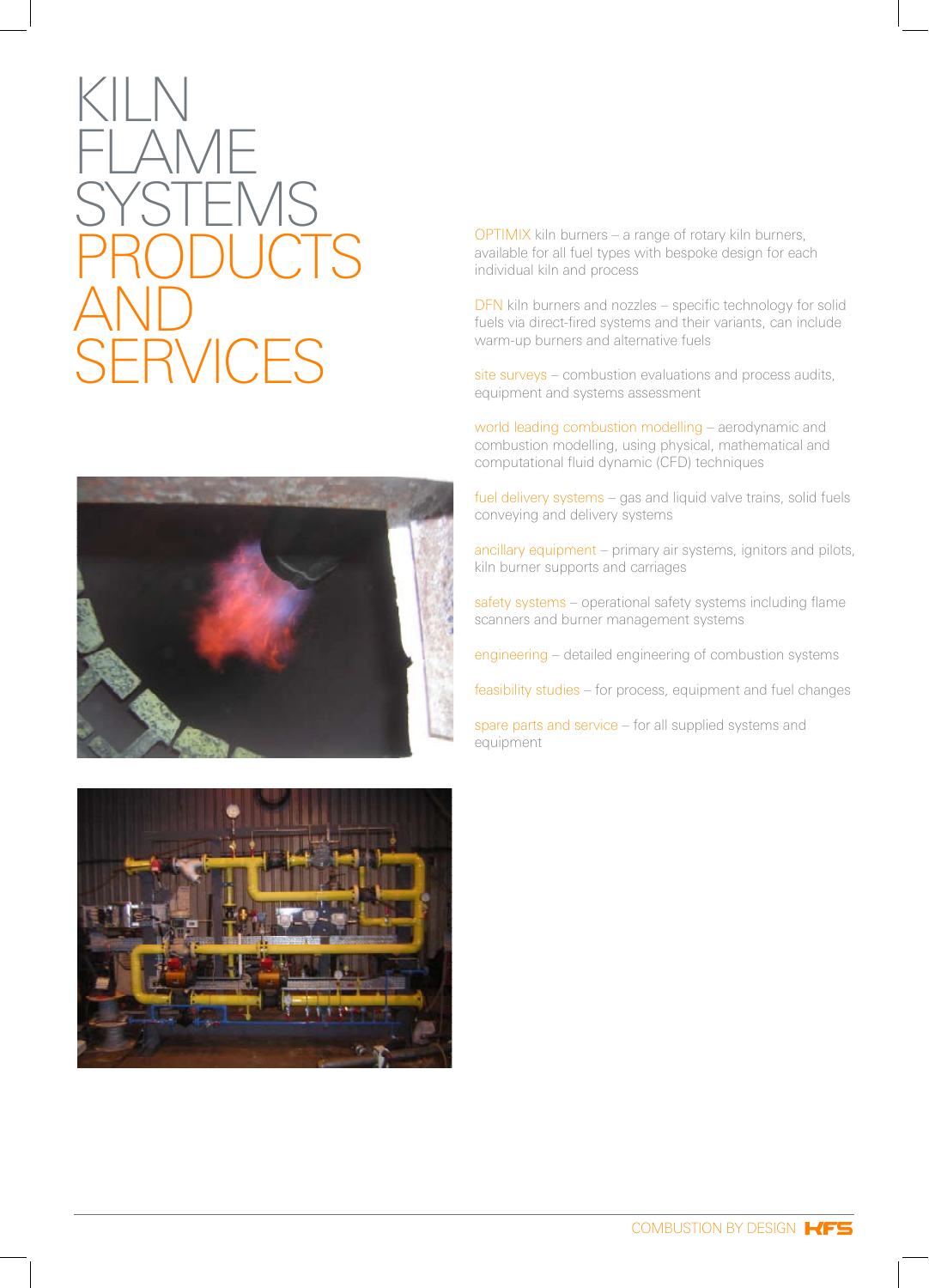

Every single KFS project follows our tried and tested rigorous engineering approach minimising risk at each stage.

#### SITE SURVEY

evaluation of combustion systems & equipment detailed combustion analysis

#### COMBUSTION MODELLING

current operating conditions aerodynamic/combustion modelling computational fluid dynamic modelling basic burner system parameters optimisation of system fuel delivery system assessment

#### MANUFACTURE AND SUPPLY

fuel system design combustion system PFD & P&ID kiln burner detailed design Burner Management System specification I, O & M Manual

#### DETAILED DESIGN

KFS or local manufacture key part supply: – burner nozzle

- air swirler
- oil gun/gas gun components
- gas pilot/ignitor components
- turpentine, methanol and solvent sprayers inspection

### INSTALLATION, COMMISSIONING AND TRAINING

supervision of installation operator training cold and hot commissioning optimisation of burner operation

#### FOLLOW-UP, SPARE PARTS AND SERVICE

on-going follow-up of all installations provision of spare parts service of supplied equipment



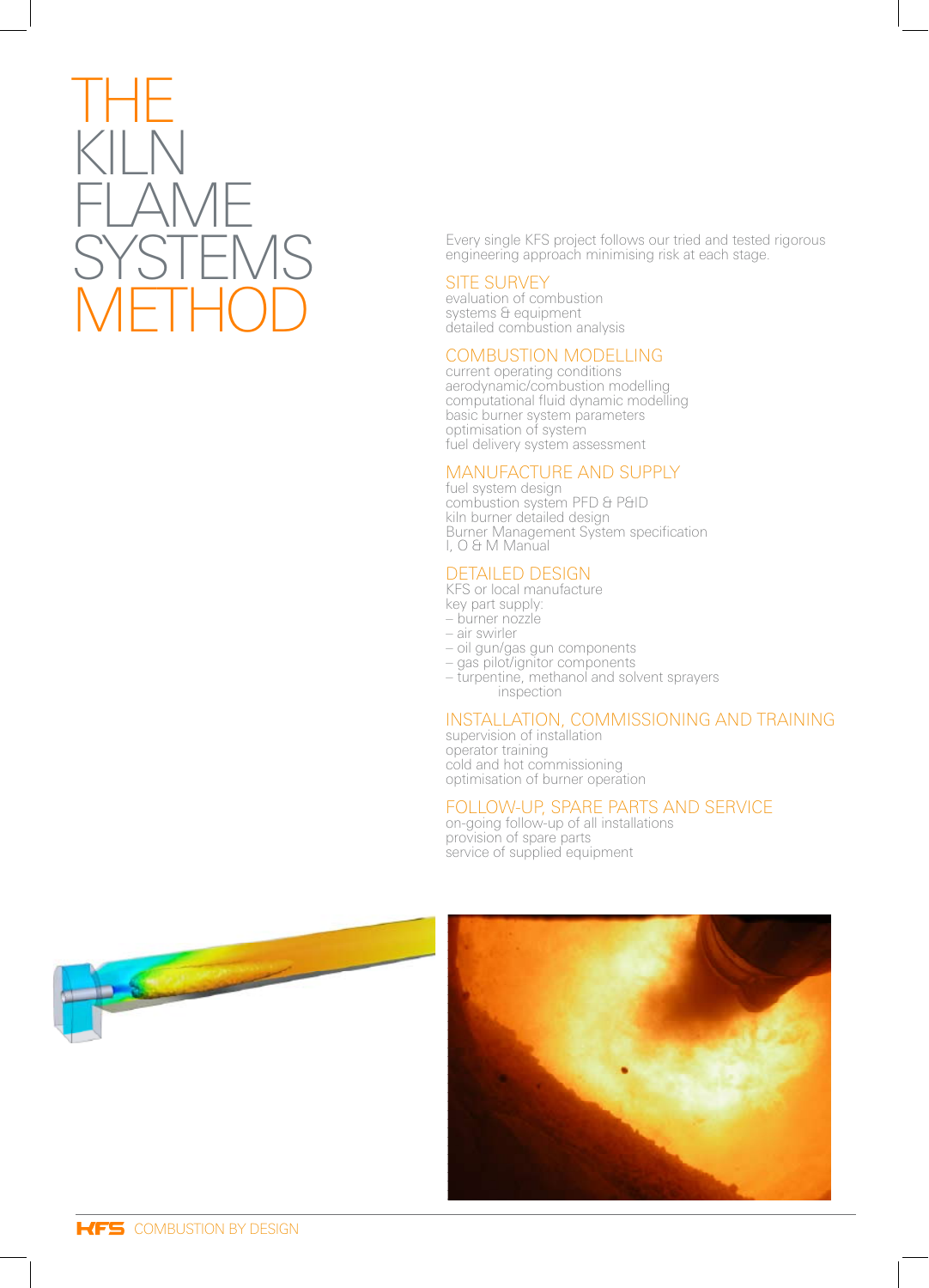## KILN FLAME SYSTEMS KFS provides their customers with the world's most experi-<br>enced modelling team having worked on over 200 applica-<br>tions.

enced modelling team having worked on over 200 applications.

KFS physical modelling techniques include: aerodynamic – provides visual interpretation of flow patterns in kiln hoods, coolers, calciner vessels and ducting combustion – used to demonstrate the efficiency of fuel and air mixing together with its impact on the combustion performance in a wide variety of processes

Combustion and heat transfer are very complex subjects that cannot be easily analysed by conventional mathematics. Prediction of the performance of burners, combustion equipment and associated plant is therefore extremely difficult and is normally carried out by trial-and-error (straight-forward calculations combined with the extrapolation of experience) or modelling (physical and mathematical analysis of the system), the former being the industrial norm.

KFS has a long and successful history of in-house proprietary physical and mathematical modelling which is used for every single project as part of the burner design process. In recent years our traditional techniques have been expanded with the addition of CFD (computational fluid dynamic) modelling. KFS use a combination of commercial codes with specifically customised models for use in rotary kiln and calciner applications.

The use of CFD modelling now allows detailed examination of flame and temperature profiles, their impact on process conditions, and emissions. KFS experience combined with extensive validation with plant data and previous projects ensures a high degree of confidence in the CFD results. This in turn provides KFS customers with assurance of a successful project.



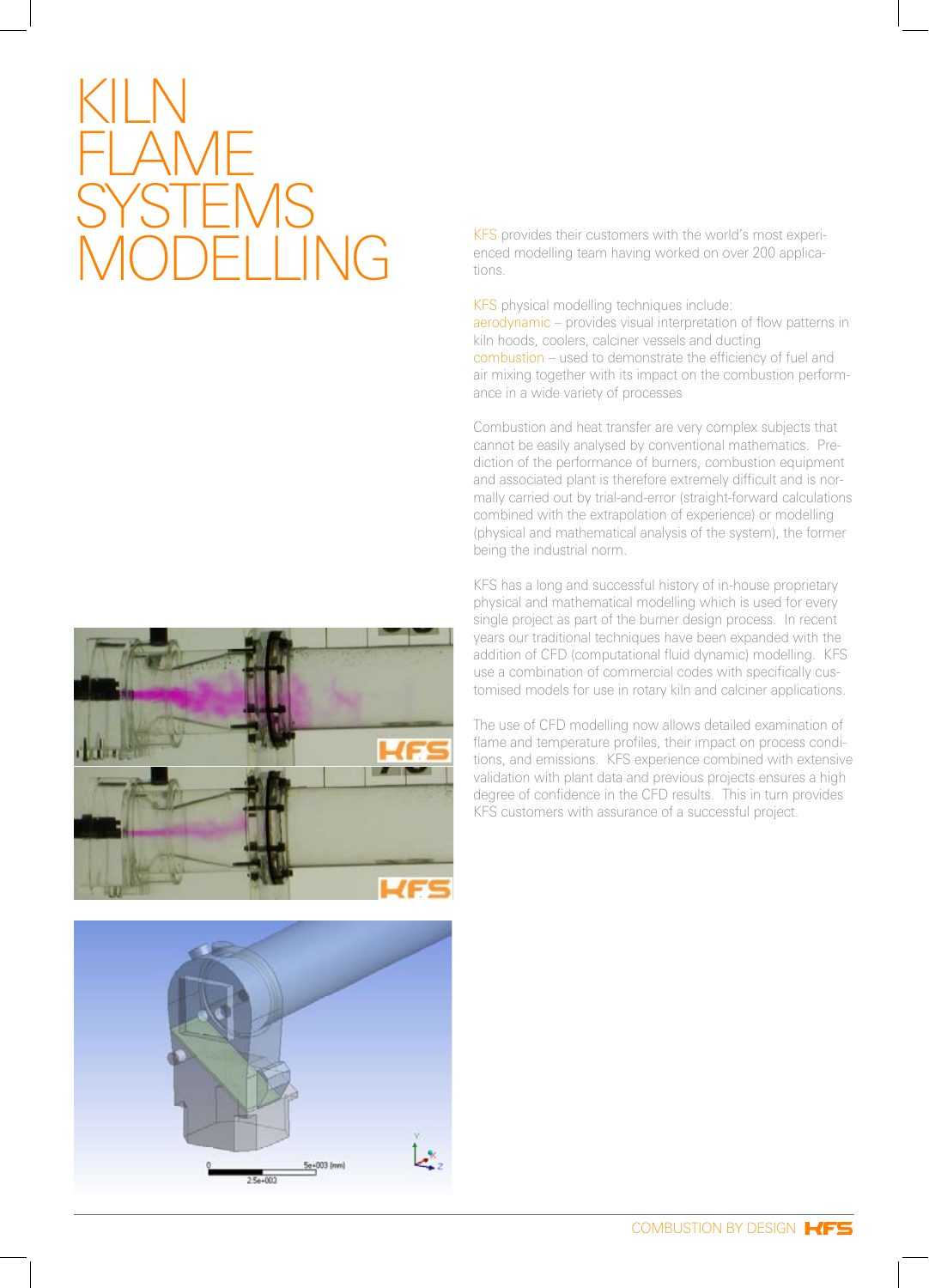KILN FLAME SYSTEMS KILN BURNERS





### OPTIMIX

A simple and elegant design that uses well established and proven changes in fuel/air mixing intensity to provide flame control. The KFS designs avoid the complex mechanical adjustment mechanisms which are essential in the standard burner one-size-fits-all approach and avoids potential for local operations or maintenance to adjust incorrectly. The primary air is split between axial air, for flame length and heat flux control, and swirl air for flame anchoring. Flame stability is provided by a highly efficient aerodynamic swirler to provide excellent flame stability. Each OPTIMIX burner is supplied with an integral pilot including the extremely reliable natural gas or propane Hegwein model.

The simplicity of the OPTIMIX ensures that consistent performance is available over the lifetime of the burner.

The OPTIMIX range is designed for firing all fuel types, either individually or in combination.

#### OPTIMIX G

for a wide range of gaseous fuels. Dual gas discharge locations ensure fine control on gas firing applications and turndown of over 20:1 ensuring the burner can be used in colds starts for refractory curing.

#### OPTIMIX L

for conventional liquid fuels, such as #2 to #6 oils and including waste and re-refined oils. Using the proprietary CM atomiser offers at least 8:1 turndown using either steam or air atomisation. The PJ atomiser is specific for pressure jet applications. For alternative liquid fuels KFS offer the WS Atomiser with air/steam-assist atomisation.

#### OPTIMIX S

for pulverised coal and petcoke, and already a world leader in the pulp and paper industry where KFS have burners firing natural gas, petcoke, methanol, and turpentine simultaneously. The KFS OPTMIX S can also be designed to accommodate solid alternative fuels.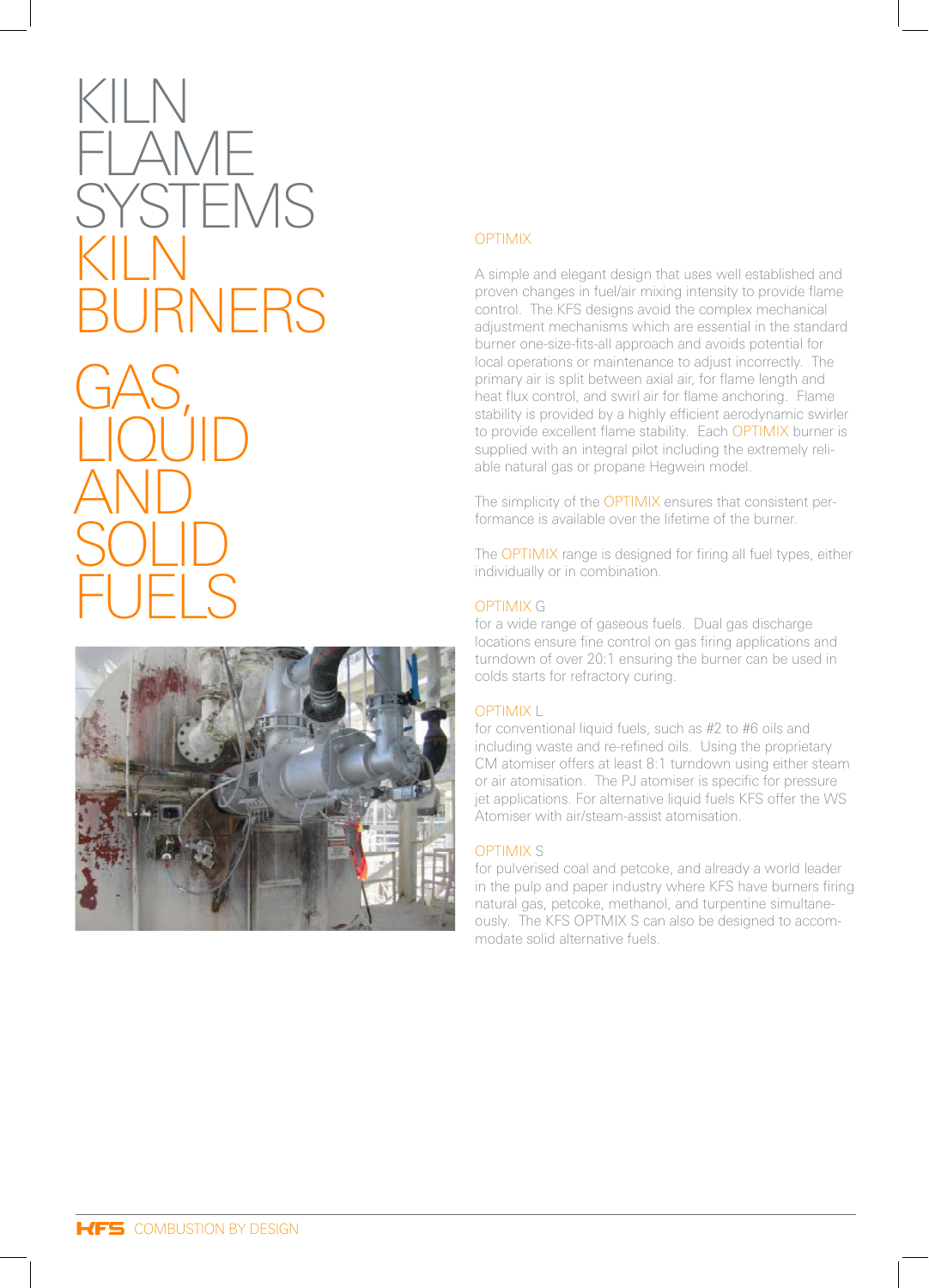



### DFN

Focused particularly in the lime and cement industries, this advanced burner technology provides a straightforward retrofit to upgrade the performance of direct-fired systems or straight-pipe burners.

Developed using CFD modelling, the DFN (direct-fired nozzle) burner has been proven across many projects to provide outstanding improvements in areas such as production, fuel consumption, NOx emissions, and ash ring formation.

Each DFN burner is custom-designed for the kiln both in terms of process performance and mechanical installation. High levels of performance are provided by careful use of bluff-body and swirl techniques to enhance fuel/air mixing combined with far greater flexibility than traditional straightpipe burners.

The DFN burner can be provided in a number of variants to suit specific customer requirements or applications.

DFN nozzle for simple retrofit for solid fuel firing, including alternative fuels

DFN with integrated warm-up burner for all types of gas and liquid fuels. Ignition systems can be provided using a gas pilot or high-energy igniter, and fully-automated ignition can be achieved through use of insertion and withdrawal mechanisms.

DFN with semi-direct firing for enhanced system flexibility and NOx reduction. KFS can provide full process design and equipment specification for conversion to semi-direct firing with a number of system variants available to suit each customer application.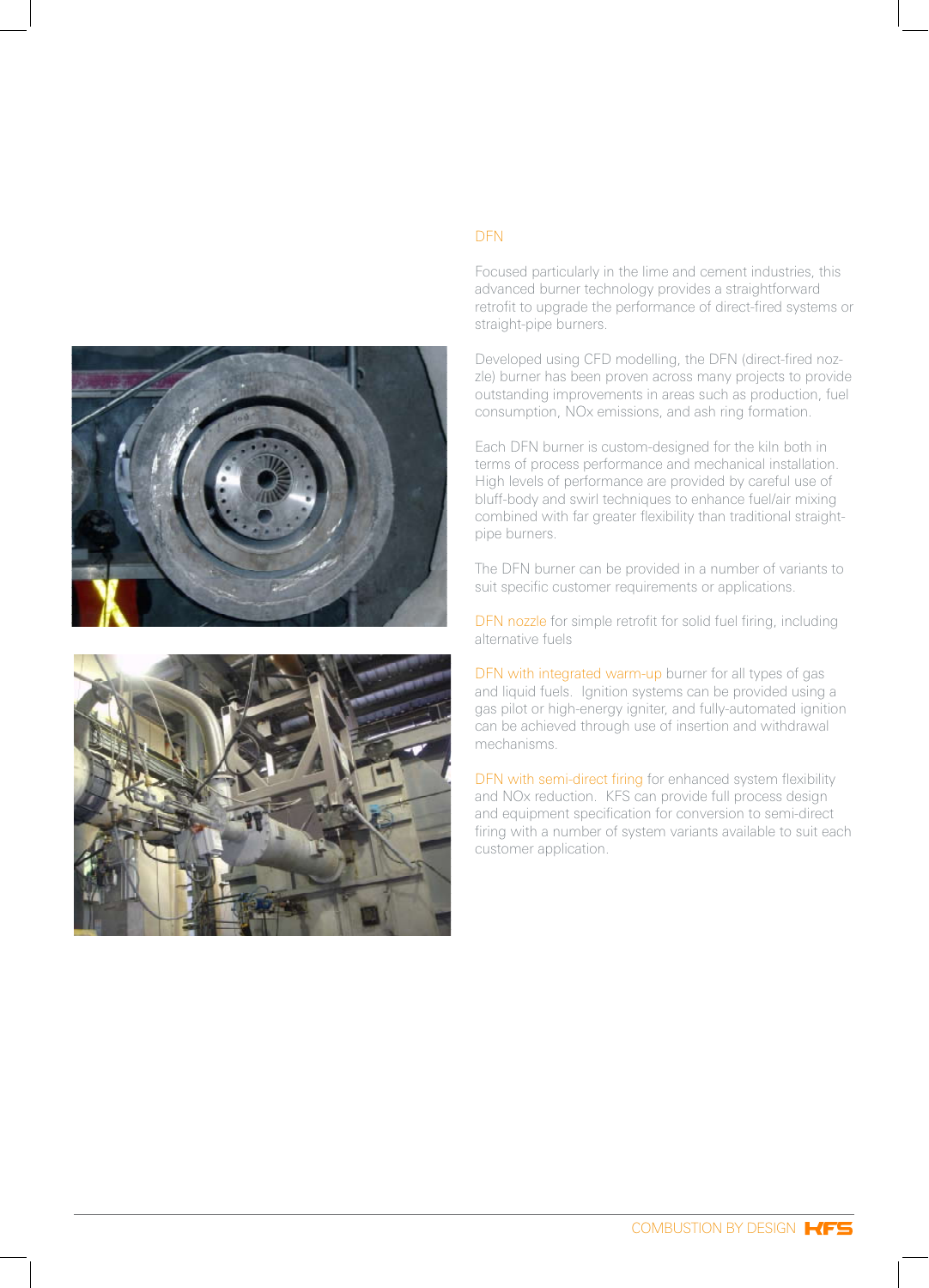# ANCILLIARY EQUIPMENT



As part of system design, KFS offer a number of ancillary equipment items which enhance or complete the combustions system upgrade. Options are available for process and detailed design only, or full equipment supply:

fuel handling – valves trains for all gaseous and liquid fuels, and solid fuel storage and feed systems, all in accordance with customer and local specifications, and meeting appropriate regional standards

KFS NCG lances – custom-designed to handle single or multiple streams (SOG, HVLC, LVHC, etc) to minimise impact on main burner and kiln operation while also resolving issues such as ring formation

primary air systems – fans and associated equipment with FM/EN approved thermal mass flowmeters used to accurately and reliably monitor primary air flowrates essential in maintaining optimum combustion performance

flame scanners – use of state-of-the art FM/EN approved ultra-violet (UV) and infra-red (IR) systems sourced in North America or Europe

burner management systems – provision of PLC-based systems for single and multi-fuel applications in compliance with North American, European or other specific standards

ignitor systems – natural or propane gas pilots for continuous or intermittent use, high-energy ignitors with automatic retraction system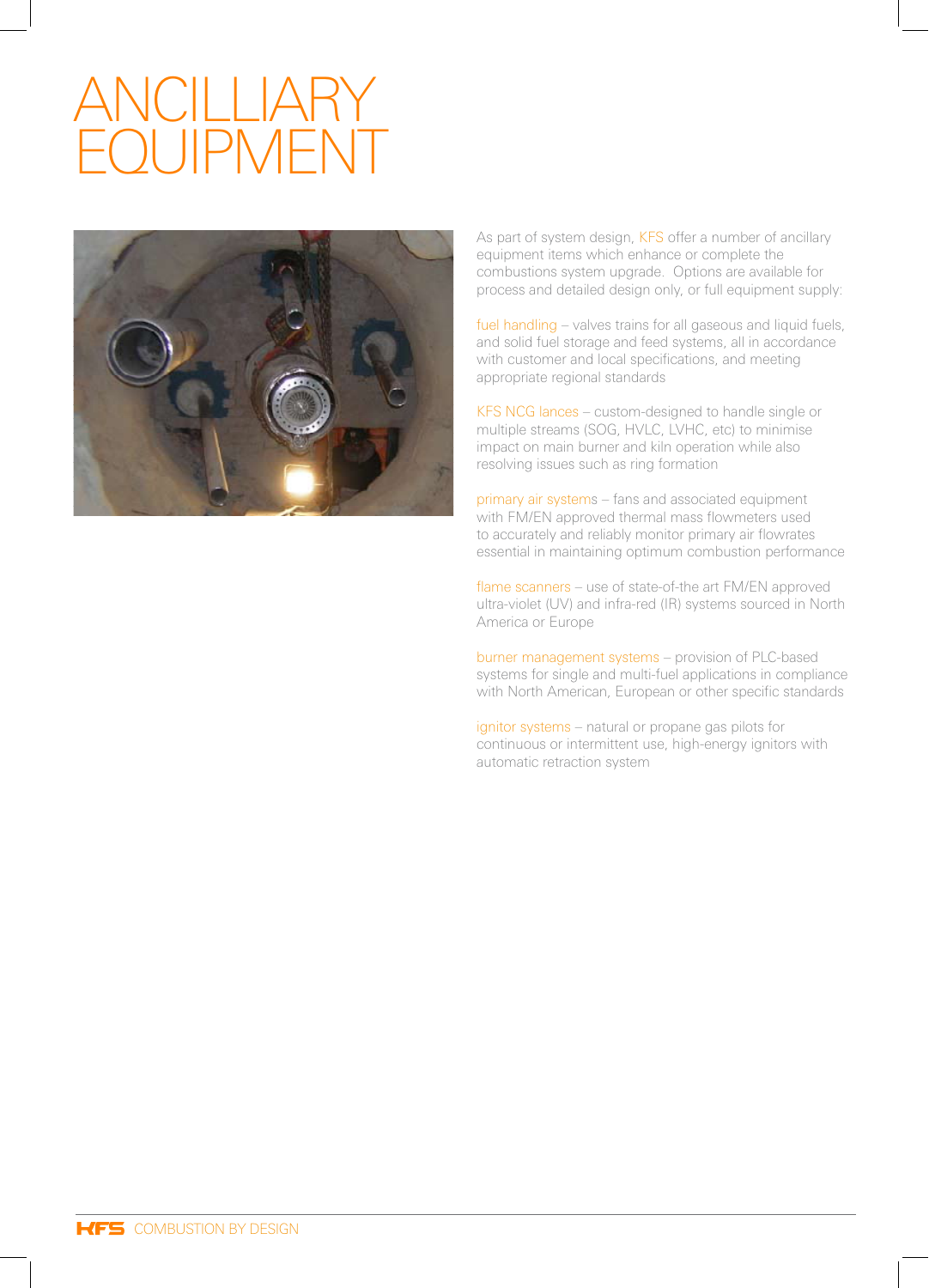

COMBUSTION BY DESIGN